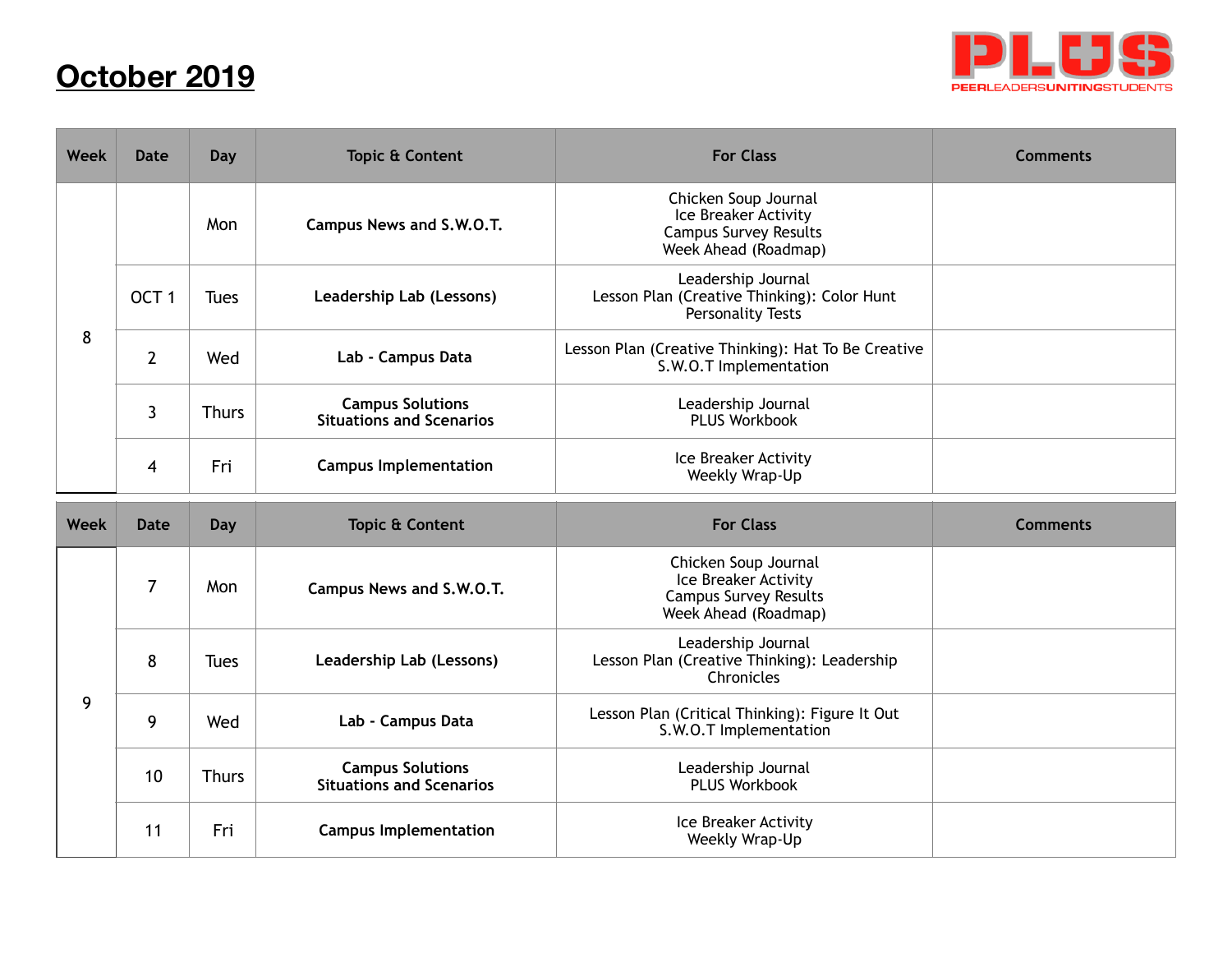## **October 2019**



| <b>Week</b> | <b>Date</b> | Day          | <b>Topic &amp; Content</b>                                 | <b>For Class</b>                                                                                     | <b>Comments</b> |
|-------------|-------------|--------------|------------------------------------------------------------|------------------------------------------------------------------------------------------------------|-----------------|
|             | 14          | Mon          | Campus News and S.W.O.T.<br><b>Forum Prep</b>              | Chicken Soup Journal<br>Ice Breaker Activity<br><b>Campus Survey Results</b><br>Week Ahead (Roadmap) |                 |
| 10          | 15          | <b>Tues</b>  | Leadership Lab (Lessons)<br>Forum Prep                     | Leadership Journal<br>Forum Prep                                                                     |                 |
|             | 16          | Wed          | <b>FORUM PREP</b>                                          | FORUM (4th Period and Lunch)                                                                         |                 |
|             | 17          | <b>Thurs</b> | <b>Campus Solutions</b><br><b>Debrief Forum</b>            | Leadership Journal<br>Lesson: Debrief                                                                |                 |
|             | 18          | Fri          | <b>Campus Implementation</b>                               | Ice Breaker Activity<br>Weekly Wrap-Up                                                               |                 |
|             |             |              |                                                            |                                                                                                      |                 |
| <b>Week</b> | <b>Date</b> | Day          | <b>Topic &amp; Content</b>                                 | <b>For Class</b>                                                                                     | <b>Comments</b> |
|             | 21          | Mon          | Campus News and S.W.O.T.                                   | Chicken Soup Journal<br>Ice Breaker Activity<br><b>Campus Survey Results</b><br>Week Ahead (Roadmap) |                 |
|             | 22          | <b>Tues</b>  | Leadership Lab (Lessons)                                   | Leadership Journal<br>Lesson Plan (Critical Thinking): Put Yourself In Their<br><b>Shoes</b>         |                 |
| 11          | 23          | Wed          | Lab - Campus Data                                          | Lesson Plan (Critical Thinking): Hidden Messages<br>S.W.O.T Implementation                           |                 |
|             | 24          | <b>Thurs</b> | <b>Campus Solutions</b><br><b>Situations and Scenarios</b> | Leadership Journal<br><b>PLUS Workbook</b>                                                           |                 |